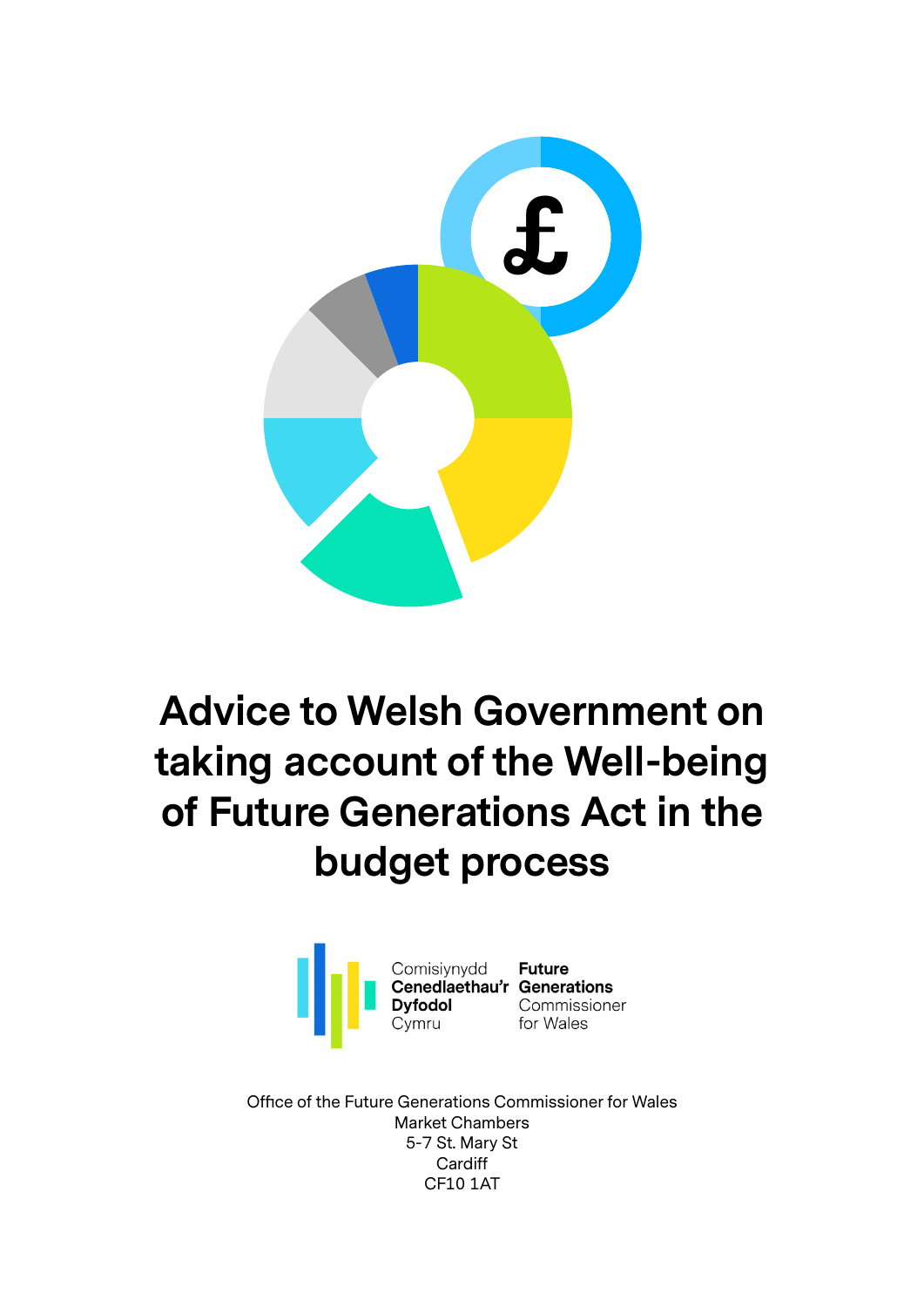# **Purpose of this document**

The Welsh Government budget is the single biggest decision (or set of decisions) that is taken by a public body in Wales each year. As well as determining how public services are funded, the budget process and specific decisions send important signals about priorities across our public services and whether those priorities are shifting in line with the aspirations set out in the Well-being of Future Generations Act ("WFG Act").

As the budget is such an important set of decisions for the future of Wales, I monitor and assess the draft budget each year and provide evidence to the National Assembly for Wales Finance Committee. This year, as well as providing a high-level overview of the progress of the draft 2019-20 budget, I also focused on budget decisions related to three topics: Mental Health, Decarbonisation and Social Care, to provide me with a more detailed understanding of progress.

In the next year the Welsh Government have a number of opportunities to think differently about spending decisions: there will be a new First Minister in place and a UK Government Spending Review. There will also be a number of imperatives for them to act differently - their first Low Carbon Delivery Plan will be published in March 2019 and there is an expectation that the definition of prevention that was agreed in the middle of the last budget cycle will be used to shape rather than respond to future spending plans.

This advice to Welsh Government contains 10 recommendations for how I consider they should build on the progress they have made in the draft budget this time around to take more ambitious and transformational steps from 2019 onwards. I hope that these recommendations will lay the foundations for the Government to take a bolder approach to transforming budget strategy and decision making in line with the ambition of the Well-being of Future Generations Act.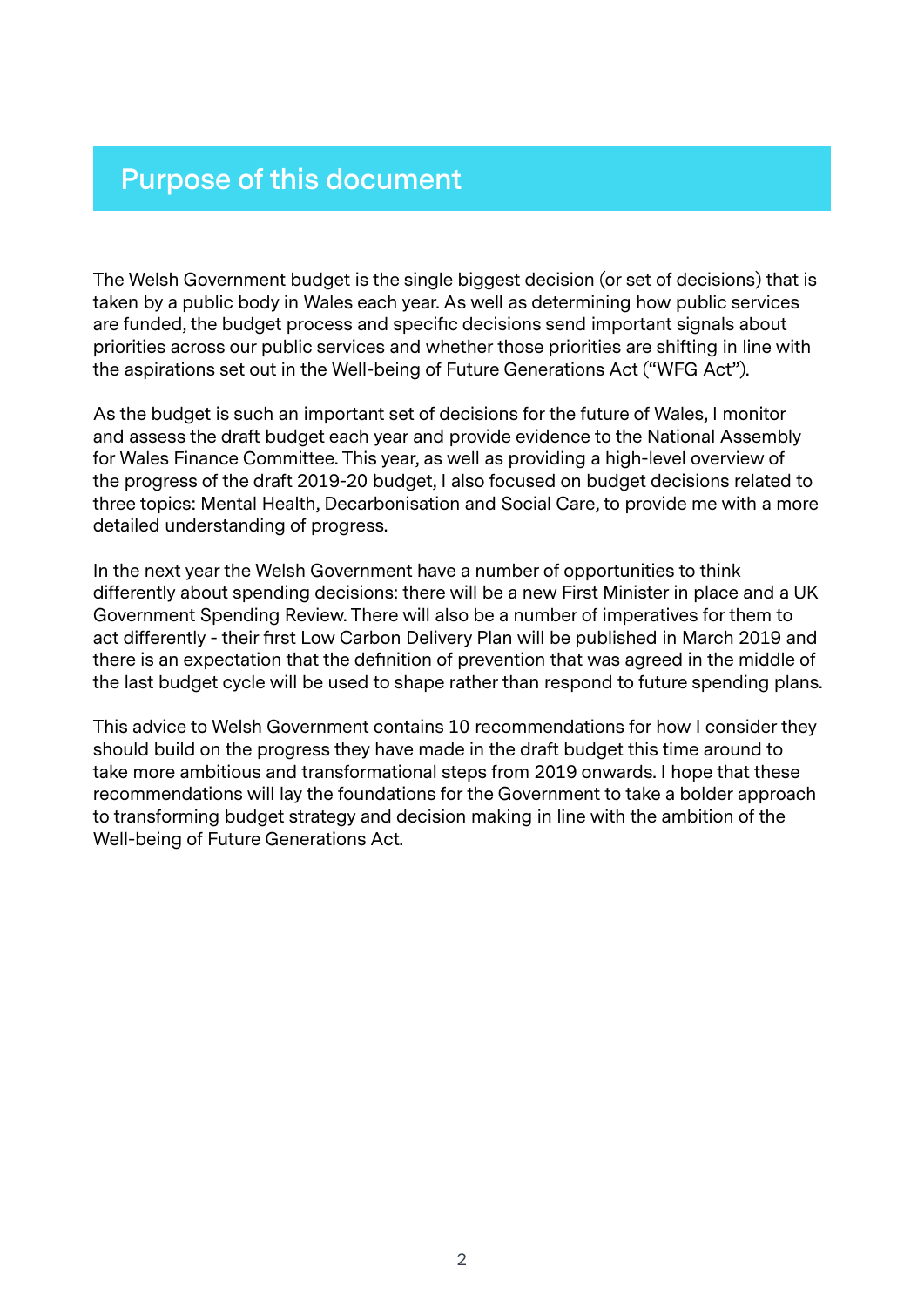**A) Developing an approach to checking year-on-year progress to considering the WFG Act in the budget process**

The draft 2019-20 budget from Welsh Government is the third they have published since the WFG Act came into force in 2016. There are some encouraging signs of progress this year, including the structure of the documents according to the Government's well-being objectives, and the inclusion of a definition of prevention. I see these changes as 'simple changes' which are the first steps in working differently.

However, it is still hard to understand where the Act is being used to make different investment decisions for future generations. There needs to be a mechanism to enable my office and wider stakeholders to track progress year-on-year on how decisions are being made differently as a result of the Act, particularly in terms of how the five ways of working are being used to drive decision making. I suggest this is based on a 'Journey Checker' which is a model my office has developed to show what good looks like from simple changes to transformational change.



# **Journey Checker**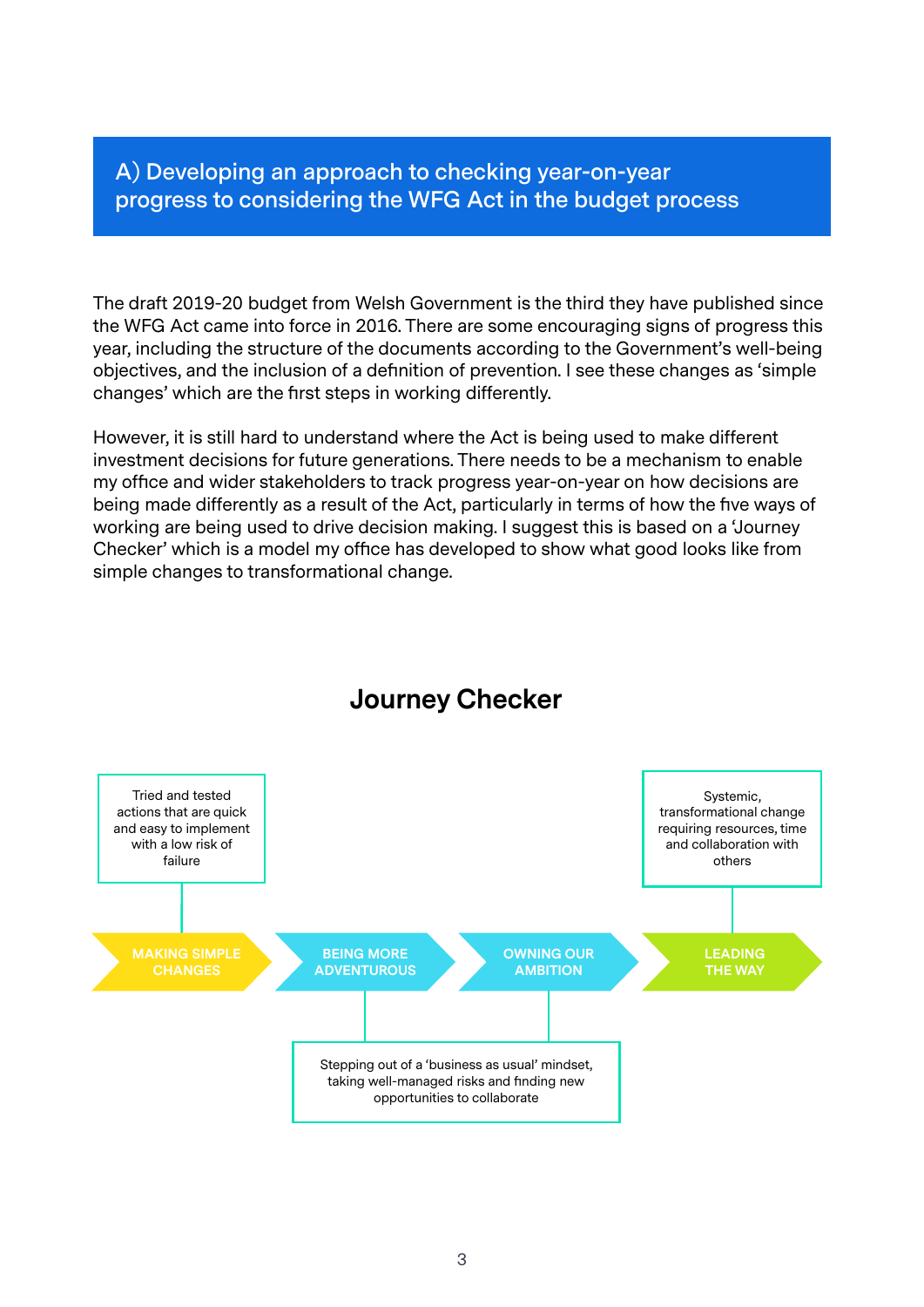#### **Recommendation 1**

**Welsh Government should work with my office to develop a 'Journey Checker' to set out what good should look like in how the budget process evolves over at least the next 10 years.** 

As I have explained, in my assessment of the 2019-20 draft budget I explored investment decisions in relation to three topics in some detail: Mental Health, Decarbonisation and Social Care. These are three of the six priority areas set out in Prosperity for All (the other three are Early Years, Housing and Skills & Employability)

I have engaged with a range of stakeholders on these topics and there was a clear feeling that the Government are fitting existing decisions into these priorities, rather than using them as an opportunity to consider more integrated approaches. It is not clear that there is a coherent approach across Government to investing in evidence-based activities to address these priorities. Significant leadership in Government is needed to ensure there is a coherent approach as well as the correct infrastructure in the civil service to support this. There is an opportunity for the new First Minister to address this and for the Permanent Secretary to build on the structures she is putting in place to support better understanding and application of the Act.

#### **Recommendation 2**

**Welsh Government should make it clearer how the six priority areas are driving different decisions through considering future trends and scenarios, holistically applying the prevention definition and using opportunities to make system-wide collaborative investments.**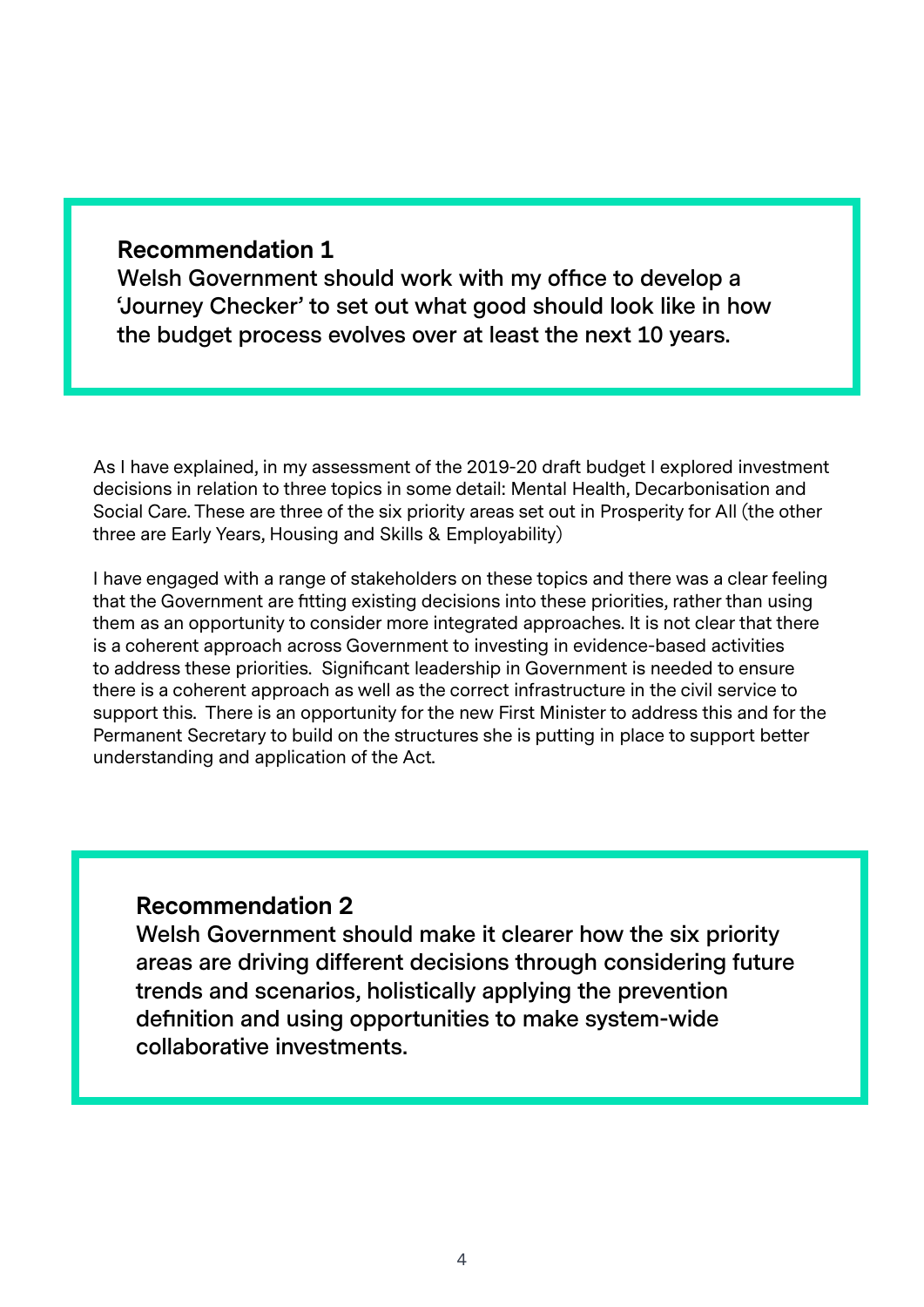# **B) Using the UK Government Spending Review as an opportunity to take further steps toward a long-term approach**

As the 2019-21 budget is the last in the current UK Spending Review, the opportunities for fundamentally rethinking investments have been limited. I want to use the 2019 Spending Review to work with Welsh Government to ensure they take the opportunity to respond to the Spending Review in ways that are consistent with the WFG Act, including consideration of:

i. How future trends and scenarios should be influencing investment decisions for the long term;

ii. How investment in prevention should be happening across Government; and iii. How system-wide, integrated approaches can be facilitated through budget decisions.

# **Recommendation 3**

**Welsh Government must demonstrate how they are applying the principles of the WFG Act in responding to the UK Government Spending Review in 2019.** 

Brexit and the Spending Review have created a lot of short term economic and fiscal uncertainty which is no doubt inhibiting long term planning. As part of using the Spending Review to take different approaches, the Welsh Government should consider options to provide multi-year spending commitments to public bodies. This is consistent with the Fiscal Framework agreed in 2016 between the Welsh and UK Governments to provide 'fair funding for the long term'.

This should include considering how new tax raising powers are being developed using the principles of the WFG Act. Specific consideration should be given to how a social care levy could support preventative services as well as meeting more acute care needs.

Visibility of budgets for at least 3-4 years is widely accepted as critical to joining up spending which is essential to deliver preventative interventions and encourage greater collaboration across statutory services and with the third sector. While this may not be without its challenges, the UK Government has provided 4-year settlements for local government in England since 2016.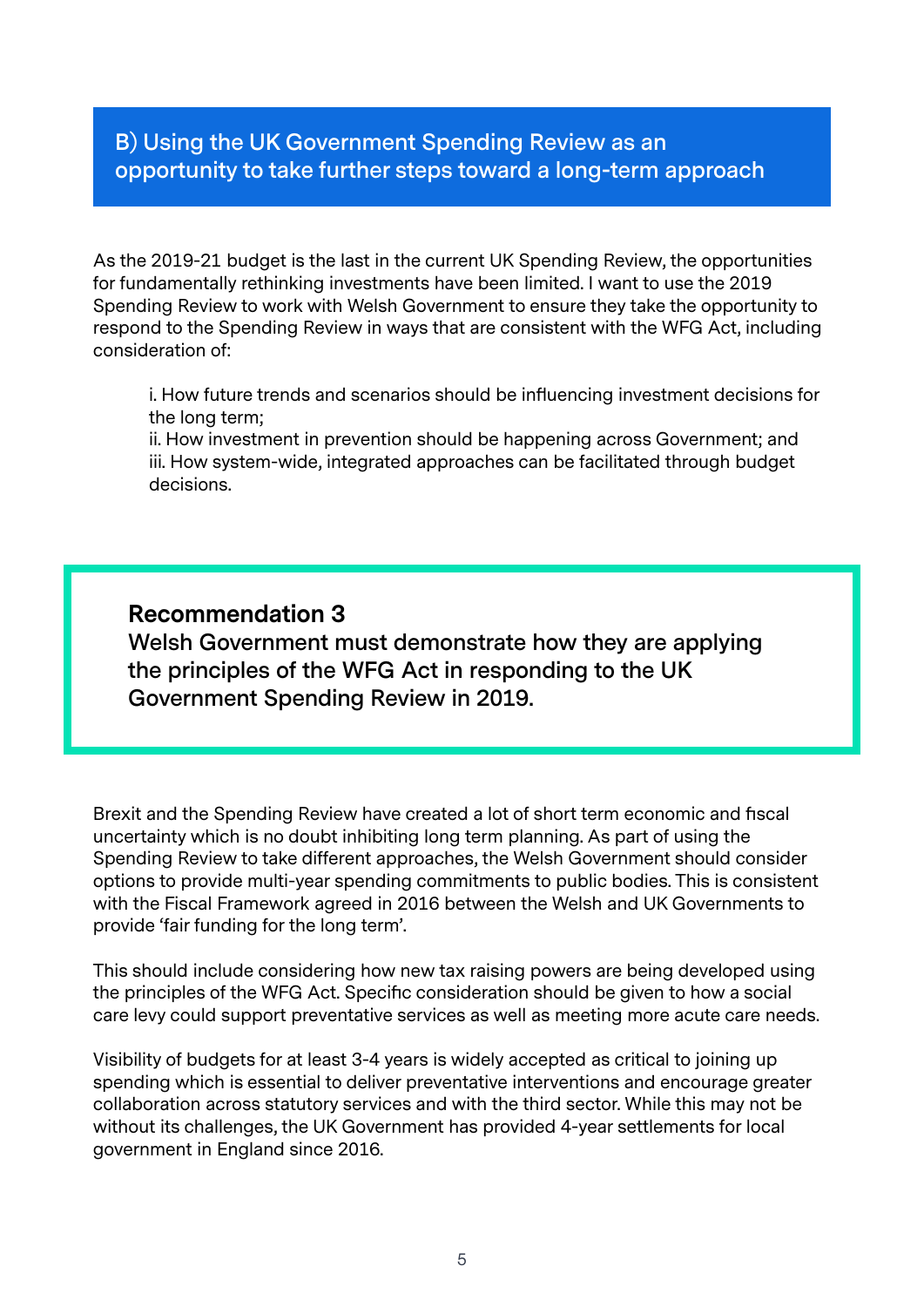#### **Recommendation 4**

**Welsh Government should use the Spending Review as an opportunity to explore options for multi-year spending commitments to public bodies.** 

## **C) Applying the definition of prevention across Government and public services**

Following work with the third sector and my office, I am pleased that the Welsh Government have included a definition of prevention in the draft budget for 2019-20, and that they have done some initial work to apply this definition to some budget lines.

Prevention is working in partnership to co-produce the best outcomes possible, utilising the strengths and assets people and places have to contribute. Breaking down into four levels, each level can reduce demand for the next:

- Primary prevention  $(PP)$  Building resilience creating the conditions in which problems do not arise in the future. A universal approach.
- Secondary prevention (SP) Targeting action towards areas where there is a high risk of a problem occurring. A targeted approach, which cements the principles of progressive universalism\*.
- Tertiary prevention (TP) Intervening once there is a problem, to stop it getting worse and prevent it reoccurring in the future. An intervention approach.
- Acute spending (AS) Spending, which acts to manage the impact of a strongly negative situation but does little or nothing to prevent problems occurring in the future. A remedial approach.

\*progressive universalism is a determination to provide support for all, giving everyone and everything a voice and vested interest, but recognises more support will be required by those people or areas with greater needs.

*Source: Welsh Government Draft Budget 2019-20 Detailed proposals*

My engagement with stakeholders suggests that whilst the prevention definition is welcome, the application to some budget lines is not sufficiently robust or sophisticated and does not illustrate the balance of spend across Government.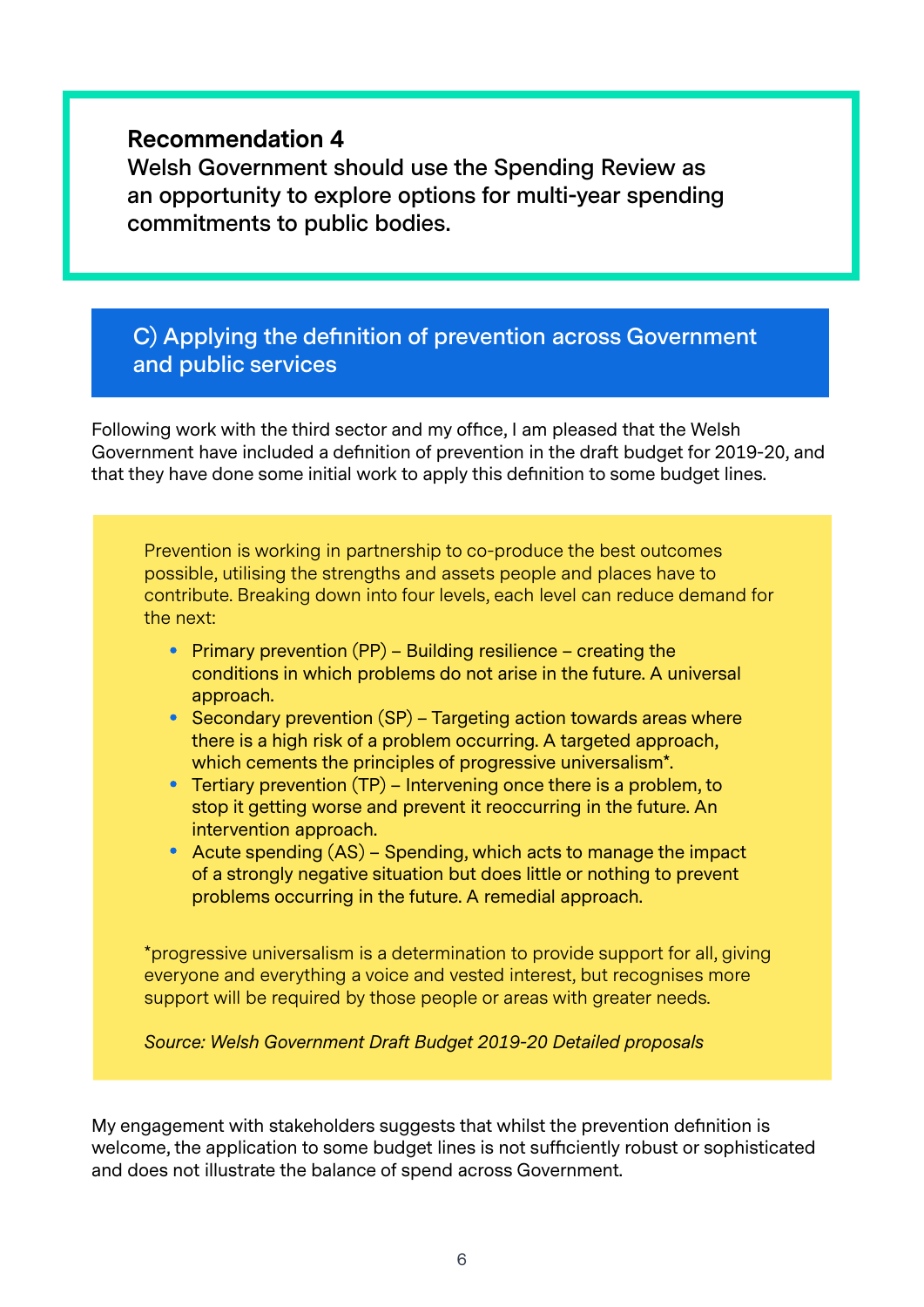For example, one of the sets of budget lines that the definition is applied to is 'Social Services' within the Health and Social Services MEG, which includes Social Care and Support, Partnership and Integration, Older People's Commissioner and Social Care Wales. The level of spend is £34.9 million, which is less that half of 1% of the Health and Social Services MEG.

- 93% of the £34.9 million is classified as secondary prevention in the detailed budget. There is little information provided on how these definitions have been applied;
- All of the funding for the Older People's Commissioner for Wales is classified as primary prevention.
- Preventative spend within social care funding to local authorities (£50 million through Special Grant to LA's under Health and Social Services budget and Revenue Support Grant from the Local Government budget) does not appear to be included in this figure. Within Health and Social Services, much of the preventative spend on social services may be spent by local authorities.

This example illustrates that the five examples of the categorisation of preventative spend included in the budget take a siloed approach, and Government does not have a clear understanding of 'what it is that they are trying to prevent'. This makes it very difficult to assess the validity of categorisation.

At a macro level it appears that the Welsh Government have failed to consider how a move towards preventative spend could be made by shifting resources away from acute spending in the NHS towards services and programmes which are important in keeping people well in the first place.

Evidence suggests that only 15-20% of a nation's health and well-being is dependent on healthcare services and yet over 50% of the Welsh Government's budget is allocated to health spending – a paper from Welsh Government to the Health Social Care and Sport Committee applies the prevention definition to NHS Wales expenditure and sets out that 74% of spend is on acute services and 20% on tertiary prevention – as set out in the diagram below.



*Source: 'Scrutiny of Health and Social Services Draft Budget 2019-20' available [here](http://senedd.assembly.wales/documents/s80209/Paper%201%20-%20Welsh%20Government.pdf)*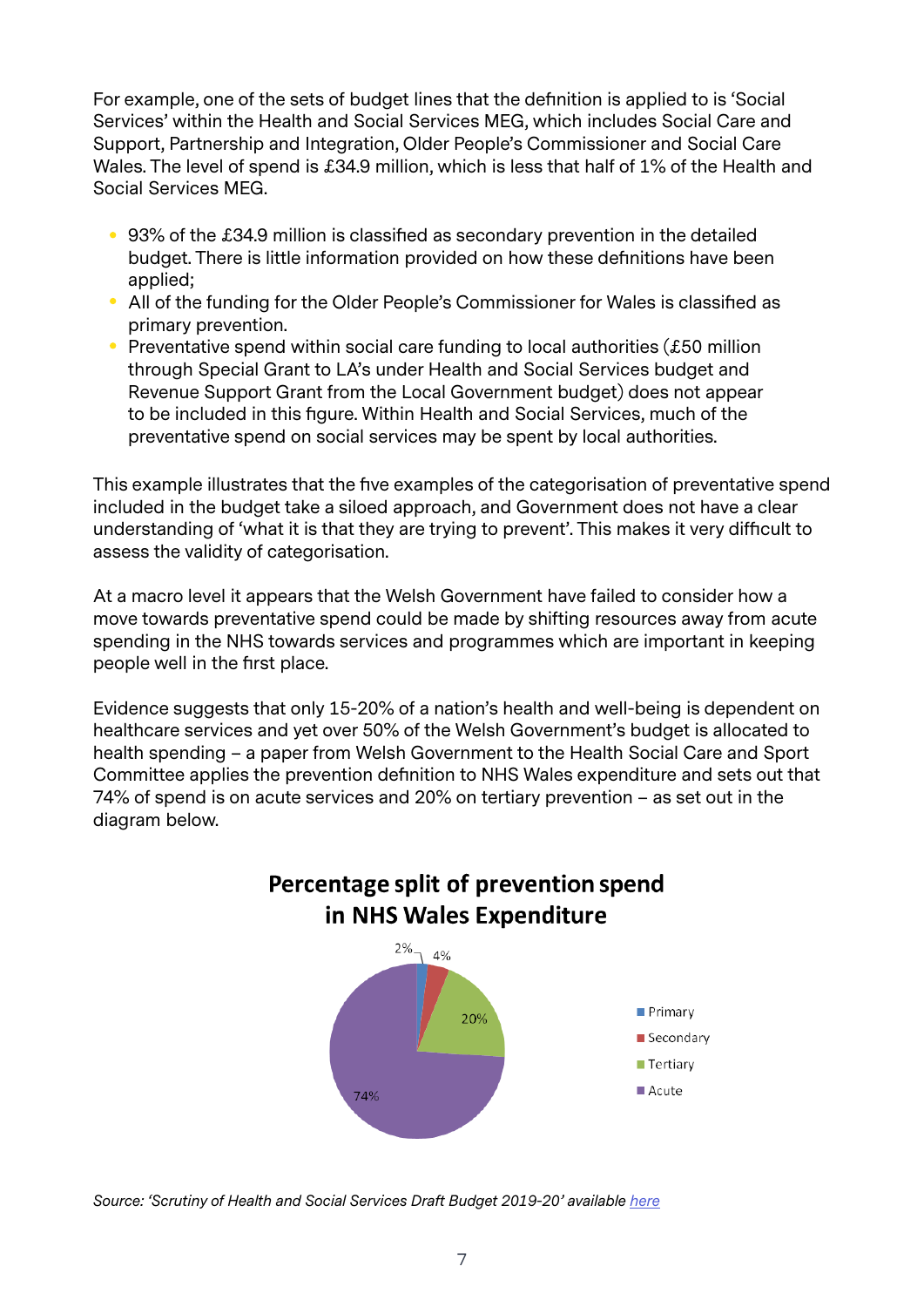#### **Recommendation 5**

**Welsh Government should apply the prevention definition across all spend in a systematic and robust manner, clearly defining what they are trying to prevent and showing a clear line of sight through spending on evidence-based actions across Government. They should consider working with organisations with expertise in this field to ensure their approach is effective.** 

One of the key elements of the prevention definition is the focus on what 'problem' needs to be addressed at different level of prevention. Through my assessment of the 2019-20 draft budget it was clear that there is not an integrated understanding of which parts of Government and the public service should be invested in, in order to prevent problems in other parts of the system. It is my view that this particularly applies to the role of local government:

"Many authorities report that they are trying to focus and invest in prevention and early intervention, which diverts resource from current service provision. Services such as respite care and meals-on-wheels provision are under threat. The links between social care and the NHS do not need to be rehearsed here but the whole system is straining as spending for social care remains flat-lined in real terms for the tenth year running."

*Source: Paper to National Assembly for Wales ELGC Committee 'Welsh Government Budget 2019-20' from Welsh Local Government Association, under 'Social Services'*

# **Recommendation 6**

**Welsh Government should ask other public services (particularly local government and health boards) to apply the definition of prevention to their spend, to identify the key opportunities for investment in primary and secondary prevention.** 

It will be important that this is not seen as a 'big counting exercise' that takes effort away from the design and implementation of more effective and preventative services.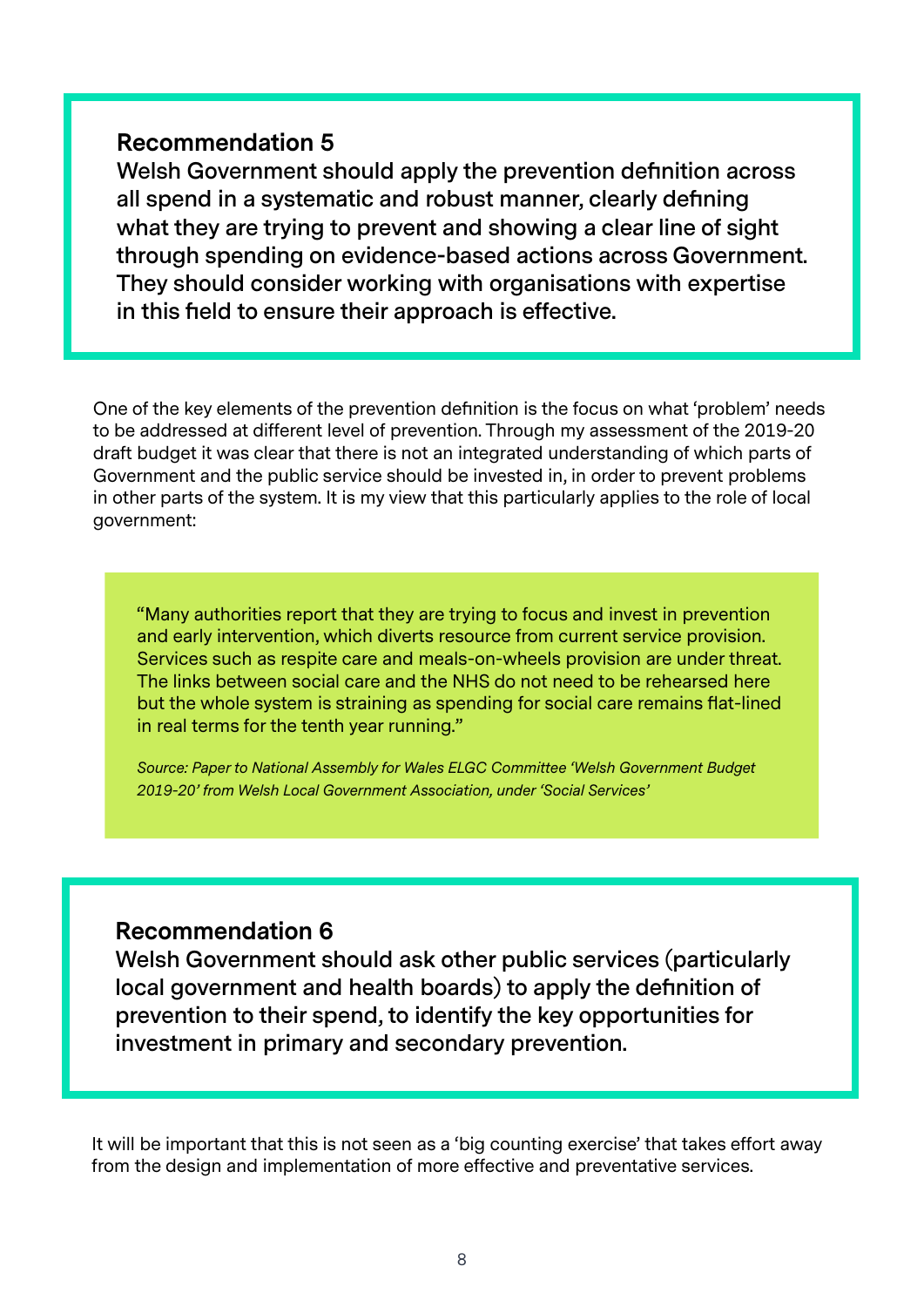**D) Understanding the desired balance of investment in preventative approaches across Government, and embedding preventative approaches accordingly**

Applying the definition of prevention across Government and public services will be a good first step, but this will only tell us how much is currently being spent on prevention. The next step is for Government to better understand what the balance of spend should be, and what are the key opportunities for spend to be shifted to primary and secondary prevention.

This is a challenging area that will require taking a system-wide and holistic view of the 'problems' that should be prevented in relation to primary, secondary and tertiary prevention, as well as a focus on the 'outcomes' that investments are trying to achieve.

**Recommendation 7 Welsh Government should consider what a better balance of spend is in relation to primary, secondary and tertiary prevention.** 

"We need to equip our children with the skills, confidence and tools to be emotionally resilient. We need to intervene much earlier, addressing the seeds of distress before they take root…This will not be achieved through piecemeal change. Differences in the processes, structures, funding, cultures, knowledge and training of the various players – including health, education, local authorities, the third sector and the criminal justice system – mean a joined-up approach is crucial if the vision of child-centred support is to be delivered."

Lynne Neagle AM, Chair: Children, Young People and Education Committee

*Source: 'Mind over matter A report on the step change needed in emotional and mental health support for children and young people in Wales' (2018)*

"By systematically deploying evidence-informed practices and programmes that maximise resilience and minimise risk factors, it is within our grasp to halve the number of people living with life-long mental health problems in a generation.

What is required is transformational change that embeds prevention in all policies and practices that affect young people."

*Source: 'Investing in a Resilient Generation: Keys to a Mentally Prosperous Nation', Mental Health Policy Commission (2018)*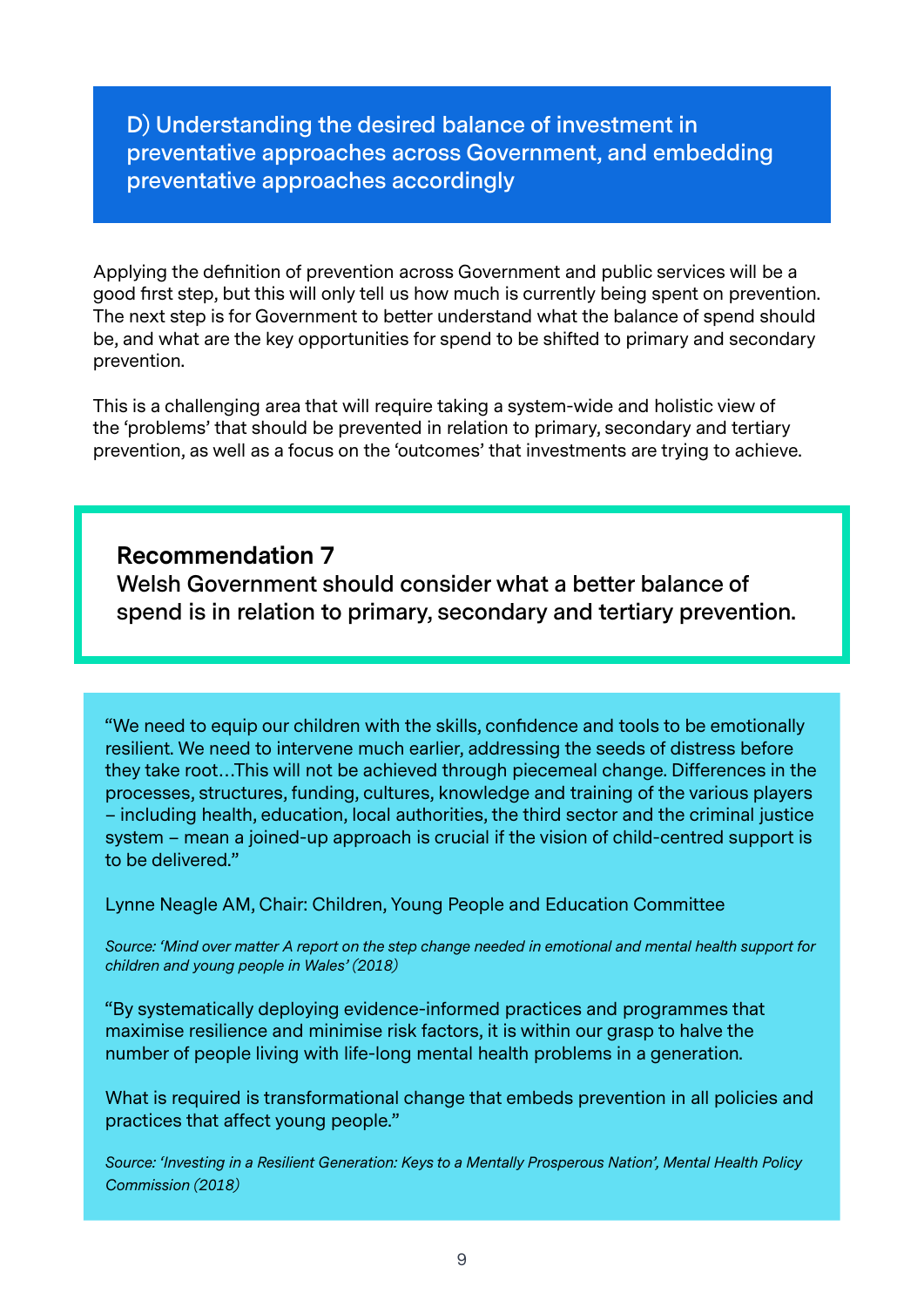['Mind over matter A report on the step change needed in emotional and mental health](https://www.assembly.wales/laid%20documents/cr-ld11522/cr-ld11522-e.pdf)  [support for children and young people in Wales'](https://www.assembly.wales/laid%20documents/cr-ld11522/cr-ld11522-e.pdf) was published earlier this year by the Children, Young People and Education Committee setting out the step-change needed in emotional and mental health support for children and young people in Wales. The report makes one overarching recommendation – that the urgent challenge now lies at the "front end" of the care pathway – emotional well-being, resilience and early intervention – and that addressing this should be a stated national priority for the Welsh Government.

['Investing in a Resilient Generation: Keys to a Mentally Prosperous Nation'](https://www.birmingham.ac.uk/Documents/research/policycommission/Investing-in-a-Resilient-Generation-report.pdf) is a recent report from the Mental Health Policy Commission which sets out key elements of the investments needed for the whole-system approach to preventing poor mental health. Whilst the focus is on mental health, I think the majority of messages and actions apply to building resilience in relation to a range of issues. The report calls for the UK Government to use the opportunity of the 2019 Spending Review to embed prevention across all its Departments, with 16 specific actions.

Both of these reports have important messages and recommendations for the level of change that is needed for a whole system approach to prevention.

#### **Recommendation 8**

**Taking on board the recommendations of the Children, Young People and Education Committee, the Welsh Government should consider applying the actions set out in the Mental Health Policy Commission report 'Investing in a Resilient Generation: Keys to a Mentally Prosperous Nation' internally, particularly in relation to which part of Government takes a strategic lead in ensuring there is a whole system approach to prevention.** 

#### **E) Ensuring that investment in decarbonisation reflects ambition**

I welcome the Welsh Government's addition of decarbonisation as a sixth priority in Prosperity for All. However, given the recent warning from the Intergovernmental Panel on Climate Change that we have 12 years to avoid climate breakdown, I do not consider that the Government are investing enough in decarbonisation or in meeting their statutory emission reduction targets.

A range of investments in decarbonisation were outlined in the draft 2019-20 budget but there was little indication that consideration had been given to whether these are the investments that will have the greatest impact on reducing emissions, or indeed whether they will help achieve the targets that have been set.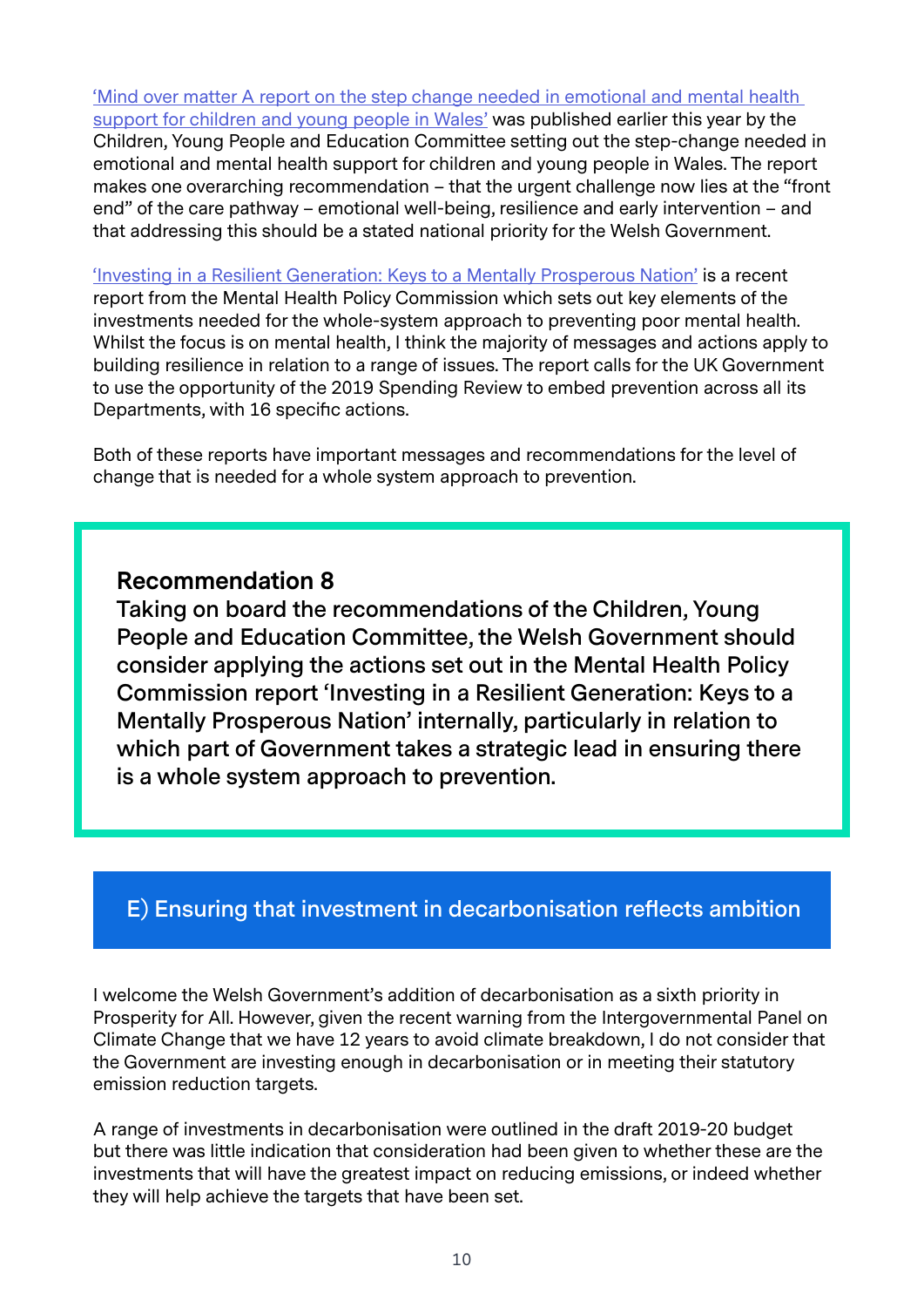Welsh Government will publish their first Low Carbon Delivery Plan in March 2019. It is important this is an ambitious plan, with actions that get us back on track to meeting our statutory emission reduction targets (see graph below). I expect to see a clearer articulation of the actions that will have the biggest impact on emissions, and budget decisions to support these actions, in future Welsh Government budgets.

#### **Recommendation 9**

**Welsh Government clearly articulate how the actions set out in the Low Carbon Delivery Plan will be funded in order for us to meet our statutory emission reduction targets.** 

#### **Statutory emission reduction targets**





*\* Based on OFGC analysis*